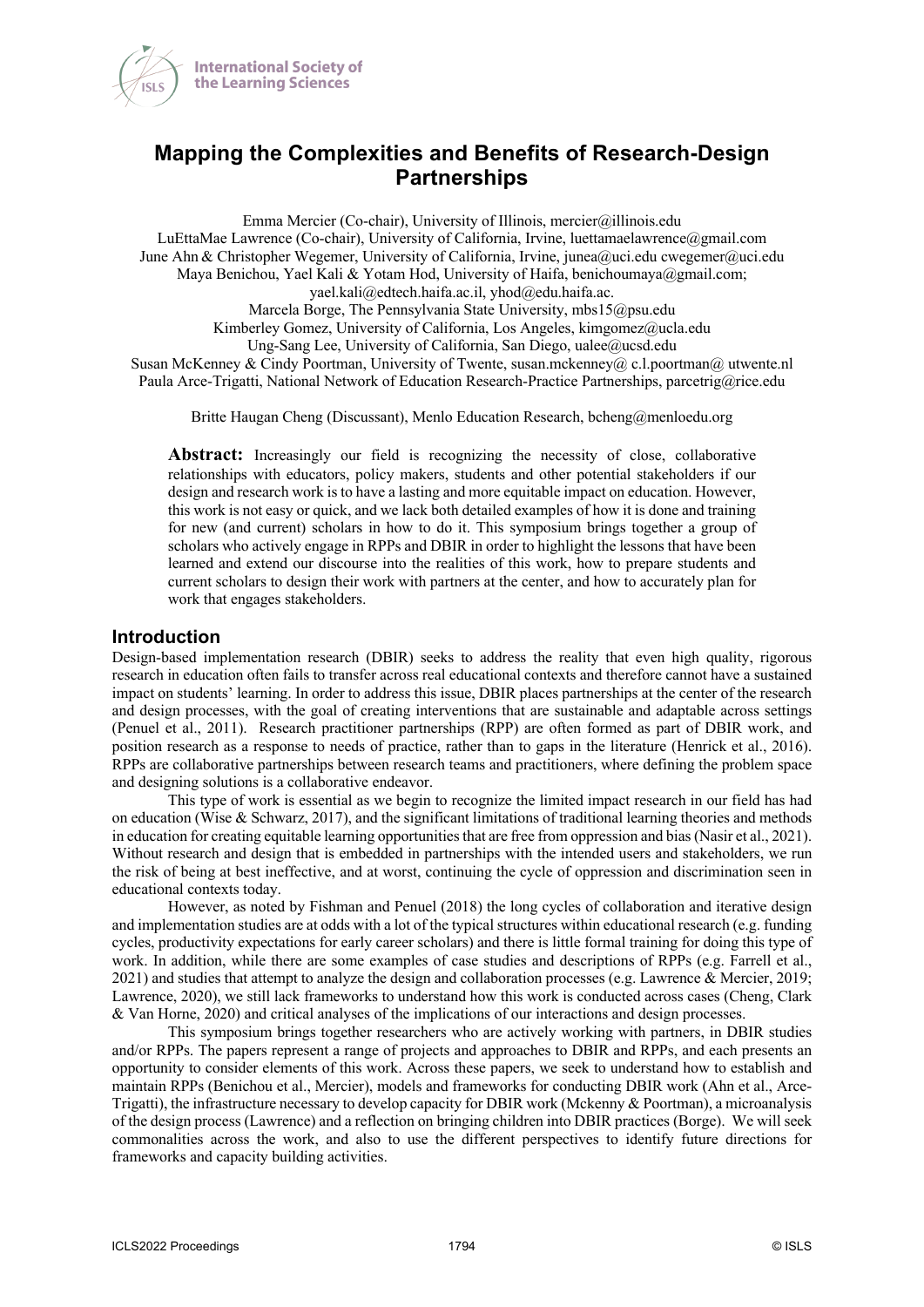

## Paper 1: Boundary Crossing Processes in the Forming Stages of Multi-Sector Research-Practice Partnerships: Three Cases of School-Based Citizen Science Maya Benichou, Yael Kali & Yotam Hod

Citizen science is a genre of research in which stakeholders from different fields of expertise – scientists and non-scientists – work together to advance scientific knowledge with the assumption that science is not the property of experts but should be made accessible to the general public (Shirk et al., 2012). Citizen science projects have been active around the world for many years, however technological advances have recently led to a dramatic acceleration in projects of this kind in diverse fields (Lewenstein, 2016; Sagy et al., 2019). Leveraging the exciting opportunities of citizen science to bring together citizens and scientists, recently we (and other colleagues) expanded on this vision by creating the nationally funded, *Taking Citizen Science to Schools* (TCSS) research center. At the core of the center is a network of research practice partnerships (RPPs) (Hod et al., 2018) that bring together school practitioners (teachers and administrators), policymakers, educational researchers, and active scientists on a number of citizen science projects. To date, over 90 schools and hundreds of teachers have participated, contributing to this network by sharing challenges and best practices, developing curricular materials and activities, and supporting one another as schools enter new relationships that break the traditional boundaries that separated them in the past.

This paper – which is based on a forthcoming chapter in an edited book about teachers and teacher learning in the learning sciences (Benichou, Kali, & Hod, forthcoming) – zooms into the formation stage of three RPPs that participated in this network, where the first RPP took place prior to the second and third, offering opportunities to redesign the partnerships in the successive round of implementations. The formation stage plays a vital role in creating sustainable partnerships around educational innovations. We focus on the teachers in the formation stage within these partnerships, with an eye on elucidating how the teachers began transcending their existing professional development boundaries. Little is known about the new opportunities for learning and professional development of teachers as part of the multi-sector partnerships between students, teachers and scientists that school-based citizen science affords.

Drawing on extensive field notes, digital communications between the different stakeholders, written reflections, and interviews, we applied a boundary crossing framework (Akkerman & Bakker, 2011) to analyze how identification, coordination and reflection processes took place across our cases. Our research highlights the mistakes made during the first implementation, particularly as part of the coordination processes, that did not fully support the mutualistic relationships that were the goal of these multi-sector RPPs. We show how the nuanced changes made during the subsequent implementations led to far different outcomes, whereby the teachers felt a growing sense of meaning as they expansively framed their work and took productive agency to initiate new citizen science projects in their schools. These insights are important to understand as design-based implementation researchers seeking to foster sustainable partnerships have to negotiate complex, multi-sector relationships in the field (Fishman, Penuel, Allen, Cheng, & Sabelli, 2013).

## Paper 2: Developing DB(I)R researcher capacity

Susan McKenney & Cindy Poortman

If design research is to realize its potential contribution to education in general and the learning sciences in particular, then explicit attention must be given to holistically developing Design-Based (Implementation) Researcher (DBIR) capacity. Collaboration between researchers and practitioners is shaped by shared goals and resources, but also by the values, expectations and expertise of the parties involved. For example, early stages of problem articulation and exploration benefit highly from open-mindedness and realism, while one's sense of moral purpose, belief that change is possible, and self-efficacy may prove particularly valuable during the implementation of interventions (McKenney, 2016).

Understanding and accepting the variety of personalities, processes, and convictions present in a particular project is crucial to being able to structure a fruitful process. DB(I)R researchers must be able to do so while they fulfil multiple roles, notably the those of: *Consultant*, *designer*, and *researcher* (McKenney, 2016). While most DB(I)R researchers are afforded formal opportunities to develop their research skills (e.g., through seminars and courses on research design, interview techniques, data analysis, etc.), the consultant and designer skills receive far less explicit attention and tend to be learned informally, at best (McKenney & Brand-Gruwel, 2018). In light of these three roles and four core DB(I)R processes (analysis and exploration; design and construction; evaluation and reflection; and implementation and spread), McKenney and Brand-Gruwel (2018)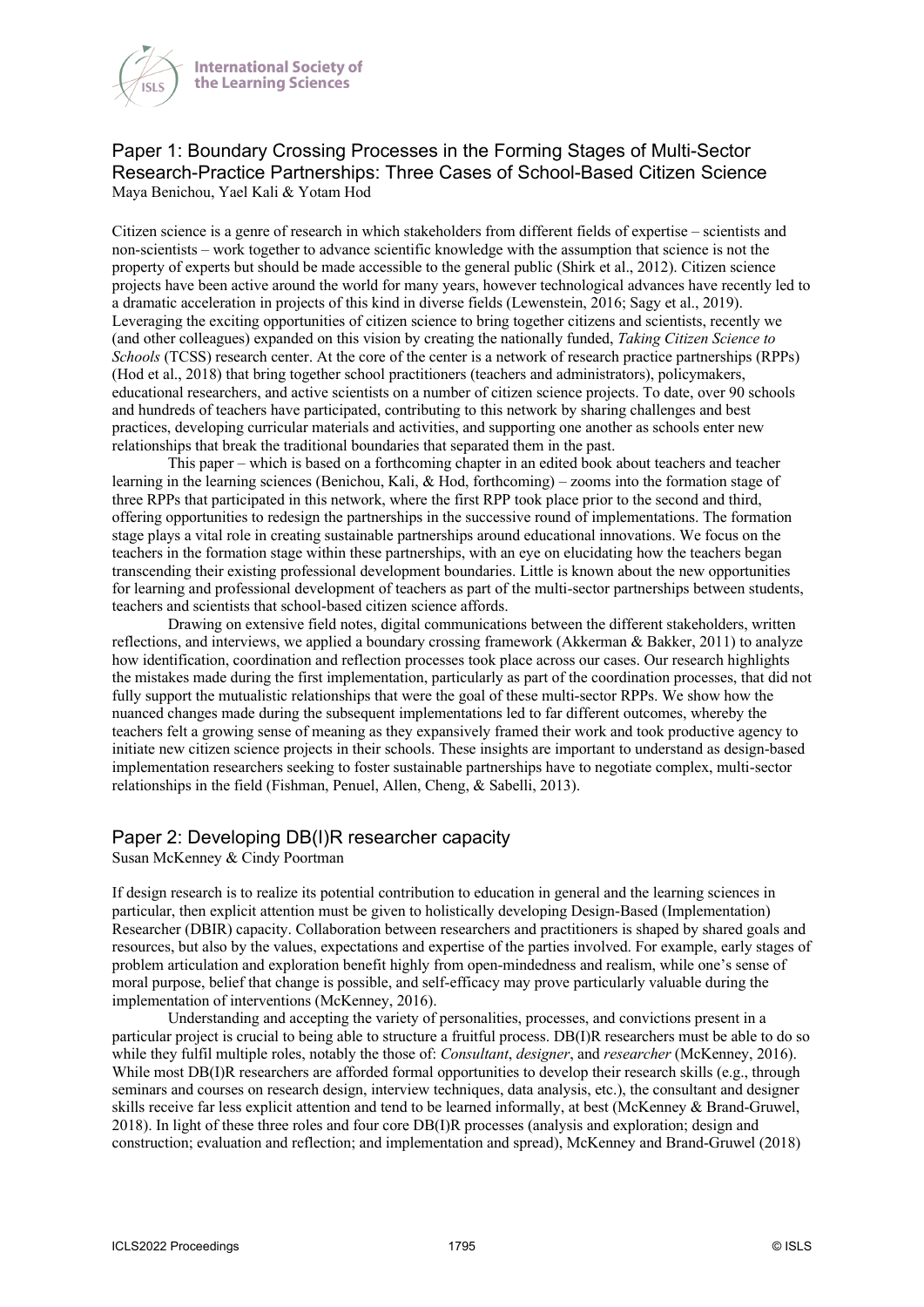



describe four foundational competencies that are required to enact each role. *Empathy* is needed, for example, to explore (un)shared goals or becoming exposed to the incentives, motives, and reward structures in different settings. *Orchestration* helps simultaneously attend to research framing, data collection, solution design, implementation, infrastructure woes and stakeholder ownership. Creative and analytical *flexibility* supports optimization of the human and material resources available in ways that remain aligned with instructional goals. Finally, *social competence* includes having a robust repertoire of interaction strategies to be selected as needed.

This paper focuses on the infrastructure that serves DB(I)R researcher capacity building. Here, infrastructure refers to the human, material, and structural features of context which contribute to the development of the four competencies described above and the ability to fulfill the roles of researcher, designer, and consultant, in ways that respond to the shifts in DB(I)R processes through the lifecycle of a given initiative. This prospective analysis is situated in the context of university campus collaborations between DB(I)R researchers and (communities of) teachers in engineering disciplines who share the goals of (1) redesigning courses and degree programs to be anchored in authentic challenges, and (2) investigating how to do so in ways that are effective and enjoyable (Kirschner & Gerjets, 2006) as well as sustainable. Specifically, the paper presents a framework for inventorying assets and needs with regard to the infrastructure for developing design researcher capacity when working in this kind of setting. A key discussion question during the proposed symposium pertains to the applicability of this framework for researcher growth in other DB(I)R contexts.

## Paper 3: Centering Race in DBIR: Methodological Choices and Internal Work

June Ahn, Kimberly Gomez, Ung-Sang Lee & Christopher Wegemer

In this paper, we share our current experiences and insights from a DBIR project that is focused on centering racial consciousness and anti-racist goals. DBIR as a methodology focuses on developing mutually beneficial research agendas with partners, co-designing these research activities, developing solutions, and iteratively testing and improving upon these joint endeavors (Penuel et al., 2011). In our work, we are developing up to 6 partnerships with local schools in Southern California, using a DBIR approach, but exploring how processes unfold and might be facilitated in ways that bring race and anti-racism to the forefront. Our work addresses recent calls by Doucet (2019) and Kirkland (2019) for community engaged researchers to attend to critical issues of who is at the table when developing partnerships, what questions are posed and which are pursued, and to re-imagine the solutions that we design to address key obstacles to racial justice.

Drawing upon a dataset of field notes, reflective memos and team documents, as well as artifacts from the DBIR projects, we will shed light on how the project teams were: (1) initially structured with careful attention to understanding the racial histories of different partners, including ourselves as researchers, and how these histories shape DBIR work at the outset; (2) how jointly negotiated foci of work were developed as a partnership, with an eye towards how different design goals are reshaped when thinking through the lens of anti-racist goals and outcomes; and (3) how the focus of design efforts shift from tools or organizational strategies, to re-designing relational ways of partnering and mobilizing for root issues that more directly impact racial justice. We argue that a racially conscious DBIR methodology requires attention to new facets of practice, that extends and enriches racially neutral processes. A key need in the field is to better articulate how **partnership infrastructures** (Penuel, 2019) and **the relational moves we make** (Hennessy, Howe, Mercer, & Vrikki, 2020) within partnerships, combine to develop DBIR projects for racially equitable aims.

Finally, we will work from the notion of anti-racist, DBIR partnerships, to illuminate how partnerships can observe impacts. Specifically, we hone in on how DBIR partnerships can aim their designs and change efforts on  $(1)$  the perceptions that partners express about racism and equity,  $(2)$  how partners talk to each other as they do their joint work, and the language they invoke which can reveal their underlying frameworks about race, and (3) how DBIR teams can be positioned within organizations – such as K-12 schools – to best facilitate specific actions (policy, programmatic, or behavioral) that partners ultimately enact, which can also reveal the changing and underlying frameworks at play. The contribution of this conceptual framework is to inform more precise conjectures about how design, implementation, and research can be utilized towards racially just change in local partnerships.

## Paper 4: Children as transformational agents in the co-design process Marcela Borge

In previous work designing technologies to enhance science and collaborative learning, my colleagues and I have often worked with learners of all ages as co-designers or as part of participatory design to help inform design processes in ways that better meet their needs (Borge & White, 2012; Borge & Shimoda, 2019).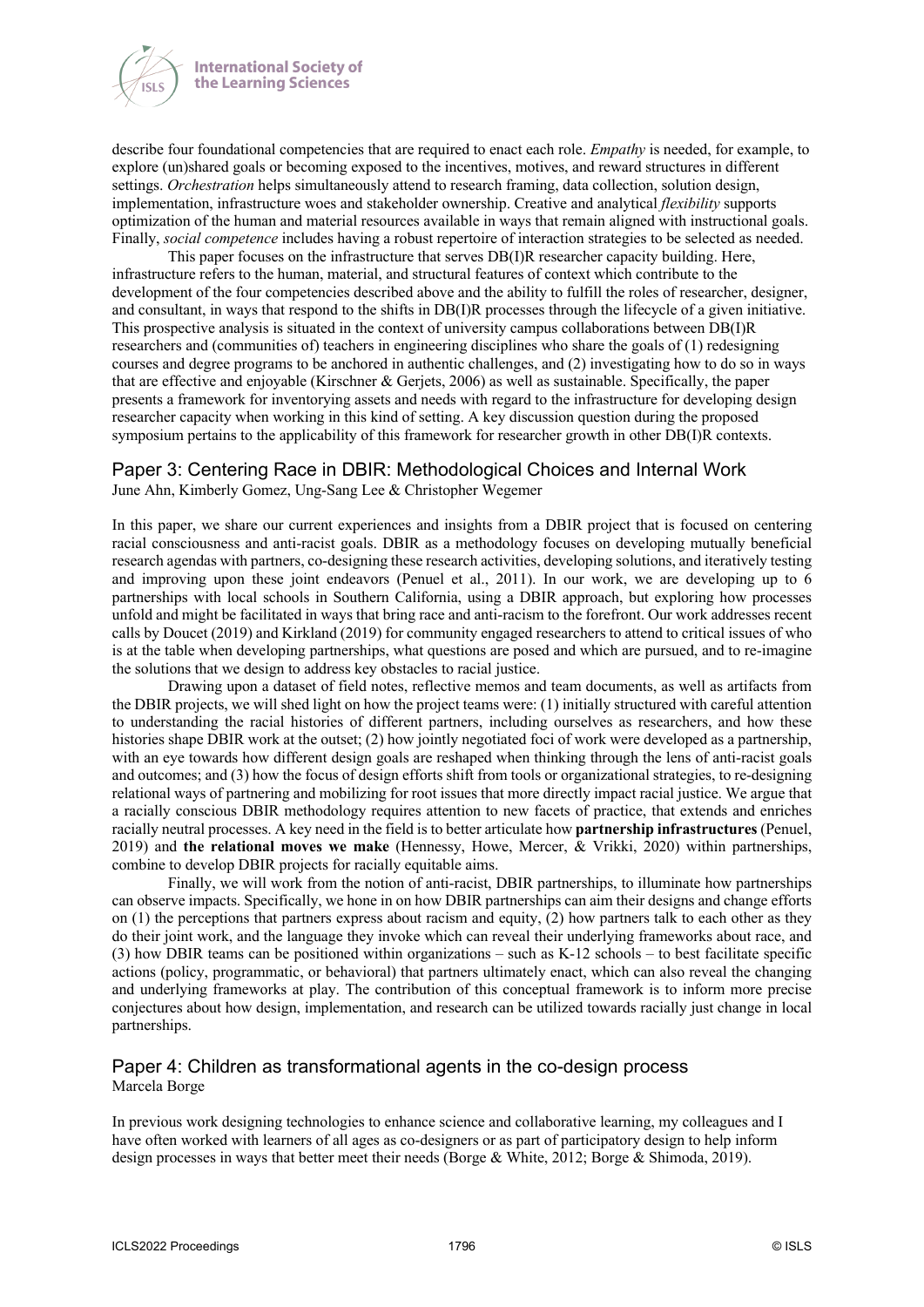



Collaborative design of this kind is quite common in HCI and learning sciences related fields, but the purpose of the design is on the end-product, i.e., what the designer is creating (Abbas, et al., 2018; Rosson & Carroll, 2002). With some notable exceptions, such as the work of Yip and colleagues (Woodward et al., 2018; Yip et al., 2013; 2016) fewer researchers focus on other import and aspects of the co-design process like the process of co-design itself or how/what participants learn from the process.

The focus on the process of co-design is of particular interest to me and my research group, because my area of expertise is on collective regulation processes and how individuals and groups reflect on processes for the purpose of improving upon them. However, much of my work has been informed by the work of scholars who lie on the more cognitive end of the learning theory spectrum (Pandero, 2017; Wecker & Fischer, 2011; Winne & Nesbit 2009; White & Frederiksen, 1998). As such, I have historically approached such work from a top-down model, where the goal, even during co-design, was to show participants optimal processes as defined by my group and partner with them to enhance how well my interventions pushed them to use and imitate these processes.

Recently, I have come to realize that this approach to co-design serves me and my group more than it serves the children we work with. Over the last six years my research group has been working in partnership with children ages eight to twelve as part of a design-based afterschool maker space. During this time, our emphasis on the project has shifted from co-design for the purpose of creating more equitable and engaging after-school spaces that help children "optimize" collaborative processes to co-design for the purpose of critical reflection as defined by Paulo Friere (1996).

Critical reflection shares many commonalities with the classic regulation literature; they both view awareness and self-reflection for the purpose of action as an essential aspect of learning. However, critical reflection does not use reflection as a way for learners to compare their actions to models that researchers define as "optimal" for the purpose of getting users to better align with those models. The purpose of critical reflection is for learners to become aware of the artificial designs around them (Simon, 1968) and how they interact with them for the purpose of transforming those designs to better meet their humanistic needs. Thus, reflection becomes a means for learners to engage in sense-making about their world and the ways they behave within it for the purpose of self-empowerment.

As part of this symposia, I will provide examples from our club to show how and why we have gradually made this change based on our growing awareness of our young learners' needs. I end by discussing how we can push Frierre's work towards promoting digital literacy for the purpose of empowering the next generation of technology designers and users. My aim is to help young learners become more aware of how technology is shaping their world and help them and us better understand how they can transform these interactions for the better.

## Paper 5: Examining design-based implementation research through linkographic analysis

#### LuEttaMae Lawrence

There has been much work describing the foundation of DBIR research, including the importance of building relationships, building capacity, attending to sustainability, co-constructing designs iteratively, among other highlevel factors (Penuel et al., 2011; Sabelli & Dede, 2013). While this is a widely used methodology in the CSCL community, open questions remain regarding how nuanced practices and decisions in DBIR are made to produce interventions. Innovative learning takes place during the design process, and researchers rarely document or assess this to the same extent as other forms of learning (Kali, 2016). Examining the interactions in the design process can inform how to improve our processes, share insights about scaffolding collaborative conversations, and provide rich examples to scholars learning to collaborate with communities. Responding to the call for more indepth analysis of collaborative design processes (Kolodner et al., 2016), I examine how an interdisciplinary team of researchers and users designed a collaborative orchestration tool.

In this study, I examine interactions, design ideas, and collaboration within a design brainstorm meeting of eight team members from four disciplines, two of whom were part of the design community and six from the research team. Members of the team had been collaborating within a DBIR project for several years leading up to the meeting, with the broader goal of improving collaborative problem solving in engineering higher education courses at a midwestern university in the United States. The present study describes the collaborative process to create an orchestration tool to support novice, engineering instructors as they facilitate collaborative learning. To explore the co-construction of designs, I used a traditional design method called Linkography to assess the design process at a fine-grained level by visualizing relationships of "design moves" during collaborative design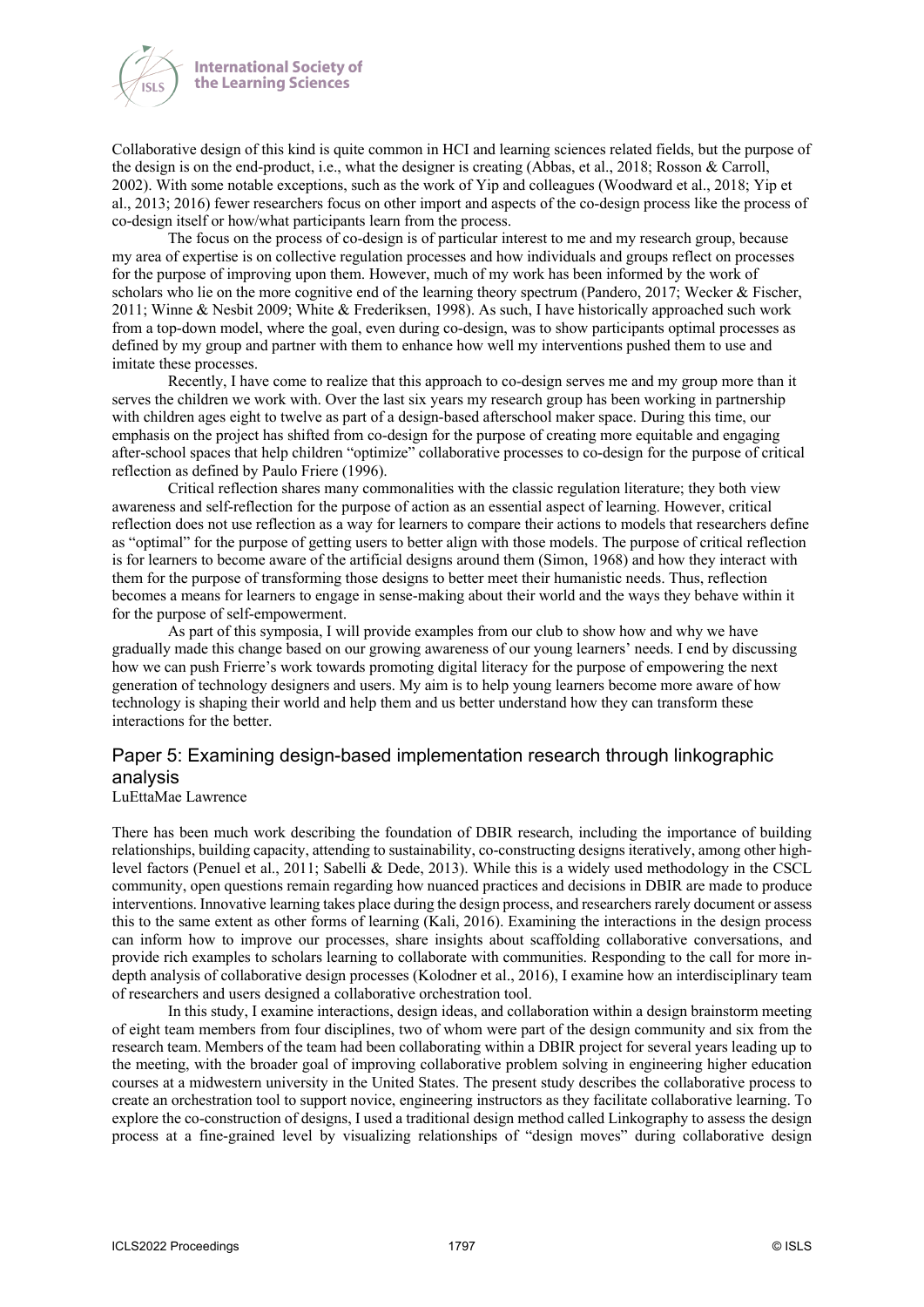

discussions (Goldschmidt, 1992). This analysis examines, patterns of interaction within discussions to understand how ideas were generated and taken up, and by whom.

In total, 1,984 turns of talk were analyzed in the design process from a three-hour design meeting. Fiftynine critical moves emerged, defined as turns that were linked to by more than 10 other turns of talk, and the quality of interconnectedness and collaboration fluctuated throughout the meeting, but was overall high (see Lawrence, 2020). Through this analysis, I identified a pattern of interaction, wherein one turn of talk generated a high density of linking, showing that this discussion was highly connected. Through thematic analysis of these patterns of interaction, three themes emerged during the meeting, including segmented, intersected, and integrated areas. Segmented areas were patterns of interaction that were isolated design discussions that did not build on multiple areas; these areas had fewer critical moves and lower levels of collaboration. Intersected areas were patterns of interaction that were linked by one bridging turn of talk. These areas of talk had a wide range regarding quality of collaboration and design ideas that emerged. Integrated areas were interaction areas that were highly convergent conversations. Integrated areas had two to thirteen areas overlapping and had more critical moves and higher collaboration compared to segmented and intersected areas. This analytic approach allowed me to explore how the design process occurred and analyze how the team adapted ideas over time at a fine-grained level. My findings highlight the context around productive and unproductive design discussions and share importance insights for facilitating design meetings with diverse perspectives including scaffolding discussions with common goals, reflecting on tensions in the moment, and documenting ideas to scaffold integrated conversations.

## Paper 6: The ebbs and flows of a multi-year DB(I)R project

Emma Mercier and the CSTEPS team

In an ideal situation, a design-based implementation research project emerges from a joint vision between groups of researchers and practitioners, who remain involved in the project throughout, and where the practitioners remain involved in the education context after the project has finished. However, this is not always the case. In this reflective analysis of a multi-year project, we will explore the fluid nature of DBIR in a university context, noting the standard of DBIR sometimes slipped more into a simple DBR project. The goal is to identify processes that fostered true collaboration across the groups, issues that stalled the collaboration and principles to embed in future projects.

This paper reflects on a seven-year collaboration with an instructional team in engineering, focused on redesigning core, required undergraduate courses. The collaboration began as two separate endeavors: 1) a DBR project focused on creating CSCL tools to support the creation of joint representations during collaborative problem solving and 2) a college-level strategic initiative to embed innovative pedagogies in required introductory courses. The DBR project was funded in the second year of the pedagogic initiative, and through a series of serendipitous events, a funding stream dedicated to moving projects from exploratory to development phases and commitment across both groups, the endeavors merged, at times, and in pieces, in such a way as to allow for true collaboration around various aspects of the reform and research processes.

The instructional team consisted of a rotating set of faculty members, with varying degrees of experience and enthusiasm for teaching introductory courses and engaging in pedagogic reform, and due to the reform process, additional support from teaching faculty on content development. In addition, discussion sections were taught by graduate and undergraduate student teaching assistants, who were employed for one or more semesters, often until graduating. The research team consisted of faculty in education and engineering, graduate students, mostly from education, and undergraduate students, primarily from engineering. There was some intentional overlap between the two groups, with a small number of Teaching Assistants hired as Research Assistants during key semesters of the project, and members of the instructional team joining the research team formally during the second half of the project. In addition, one Teaching Assistant moved to education to complete his doctorate, while another continued to work on course content with the research team after graduation. Collaboration occurred at various levels, in large groups, but also in smaller working groups.

Recognizing the importance of not just describing collaborations, but creating frameworks to draw comparisons and critiques across projects (e.g., John-Steiner et al., 1998; Wasser & Bresler, 1996) this paper reports an analysis, based on calendar entries, meeting notes and project plans and report documents. We will first describe the timeline of the project, then identify patterns that emerged over the timeline of the project and finally identify themes from these patterns. These themes are: 1) The importance of time, openness, autonomy and belonging to DBIR projects; 2) The importance of examining difference circles of collaboration, particularly in relation to understanding how different elements of the work were completed; 3) The central nature of ongoing reflection on interpretation of reform experiences from multiple perspectives; 4) Relationship development and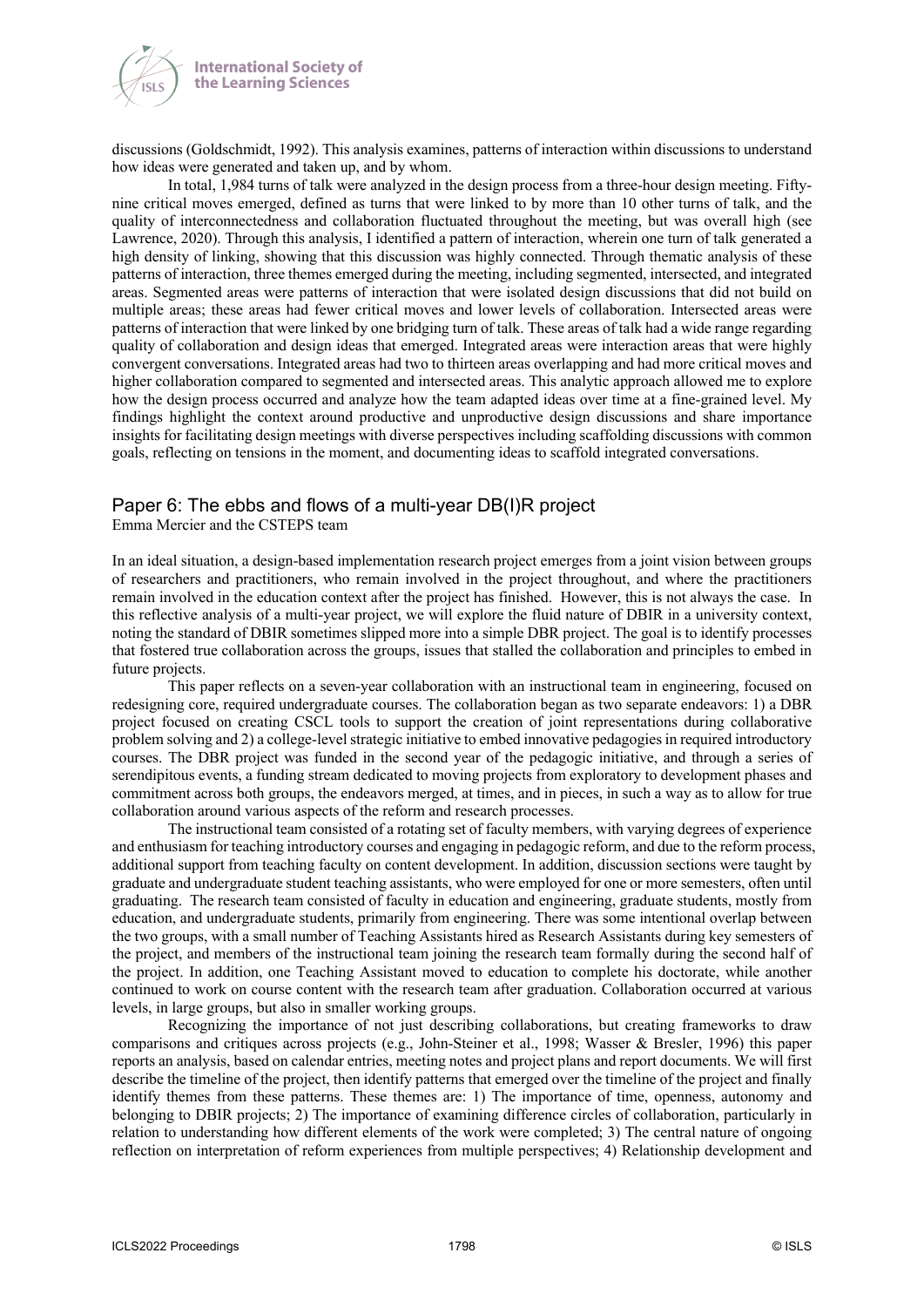

career transitions in higher education and 5) The co-existence of pedagogic reform and innovative educational technology research.

## Paper 7: Lessons Learned from the National Network of Education Research-Practice Partnerships

Paula Arce-Trigatti

The National Network of Education Research-Practice Partnerships (NNERPP) is a professional learning community of education research-practice partnerships (RPPs) based at Rice University. Launched in 2016, NNERPP was created in response to a need for a permanent infrastructure that would allow for ongoing RPPled learning and support. With NNERPP serving as a key mobilizer of RPP-based knowledge, the network helps catalyze the ongoing development of individual partnerships and the advancement of the field as a whole through four main activities: curation, teaching, leadership, and brokering. An annual forum brings members of our community together to share, workshop, and teach about lessons, challenges, and experiences from their RPP work. Recognizing the need to build and share a strong and robust knowledge base, NNERPP maintains an online repository and a quarterly magazine which serve as channels of communication between various actors in the RPP space sharing new insights, responses to pressing topics, and identifying community-wide challenges.

RPPs can take on many forms and pursue diverse goals, involving a wide array of representatives from research, practice, community, and everywhere in between. This feature is both a strength, in that strong partnerships typically follow the mantra of "form should follow function", and also a challenge, in that it makes learning across partnerships more complex. We have found, for example, that trust building and relationship development, co-production in the research process, and logistical aspects of the work related to project management are all processes that interact with characteristics of partnerships including the number and types of stakeholders represented, the history of the relationships among stakeholders, forms of power/authority across the partnership, etc. It has, notably, proven beneficial to have RPPs of various and diverse forms in conversation with each other, in order to spark new ways of thinking about the work.

Another challenge for the learning community is to collectively understand what it means to be "successful". These definitions emerge from characteristics of the partnership including the longevity of the partnership, what goals were named and whether they were achieved), whether and to what extent their work resulted more narrowly in research use, whether and to what extent student outcomes were impacted, whether district processes were changed, etc. Subsequently, partnerships vary in *how* they measure impact and/or value of their work. Some RPPs have used the framework proposed by Henrick et al (2017) as a starting point, others have developed their own surveys, and some use self-report, asking their partners what's working. The variation in partnership structures, approaches, and ways of documenting their value make the identification and aggregation of best practices challenging.

This poster will present examples of various models of RPPs, focusing on the collaborative processes that have been useful in various contexts of partnerships and how partnerships have judged their success. We will explore how and why particular characteristics and goals of partnerships were critical in shaping the ways illustrative partnerships have conducted their work.

### **References**

- Akkerman, S. F., & Bakker, A. (2011). Boundary crossing and boundary objects. *Review of Educational Research*, *81*(2), 132-169.
- Abbas, R., Tootell, H., Freeman, M., & Ellmers, G. (2018). Engaging young children as application design partners: a stakeholder-inclusive methodological approach. *IEEE Technology and Society Magazine*, *37*(3), 38-47.
- Benichou, M., Kali, Y., & Hod, Y. (forthcoming). Teachers' expansive framing in school-based citizen science partnerships. In S. R. Goldman, A. Castro, & M. Ko (Eds.). *Teachers and teacher learning in the learning sciences.*
- Borge, M., & Shimoda, T. (2019). Designing a computer-supported-collective regulation system: A theoretically informed approach. *Technology, Instruction, Cognition, & Learning*, *11*(2-3), 193-217.
- Borge, M., & White, B. Y. (2012, October). Supporting STEM Learning With Gaming Technologies: Principles for Effective Design. In *Eighth Artificial Intelligence and Interactive Digital Entertainment Conference*.
- Cheng, B. H., Clark, T. L., & Van Horne, K. (2020). Harnessing the Power of Research + Practice: Aggregating Knowledge About Implementation to Better Support Equity Outcomes in Systems. In Gresalfi, M. and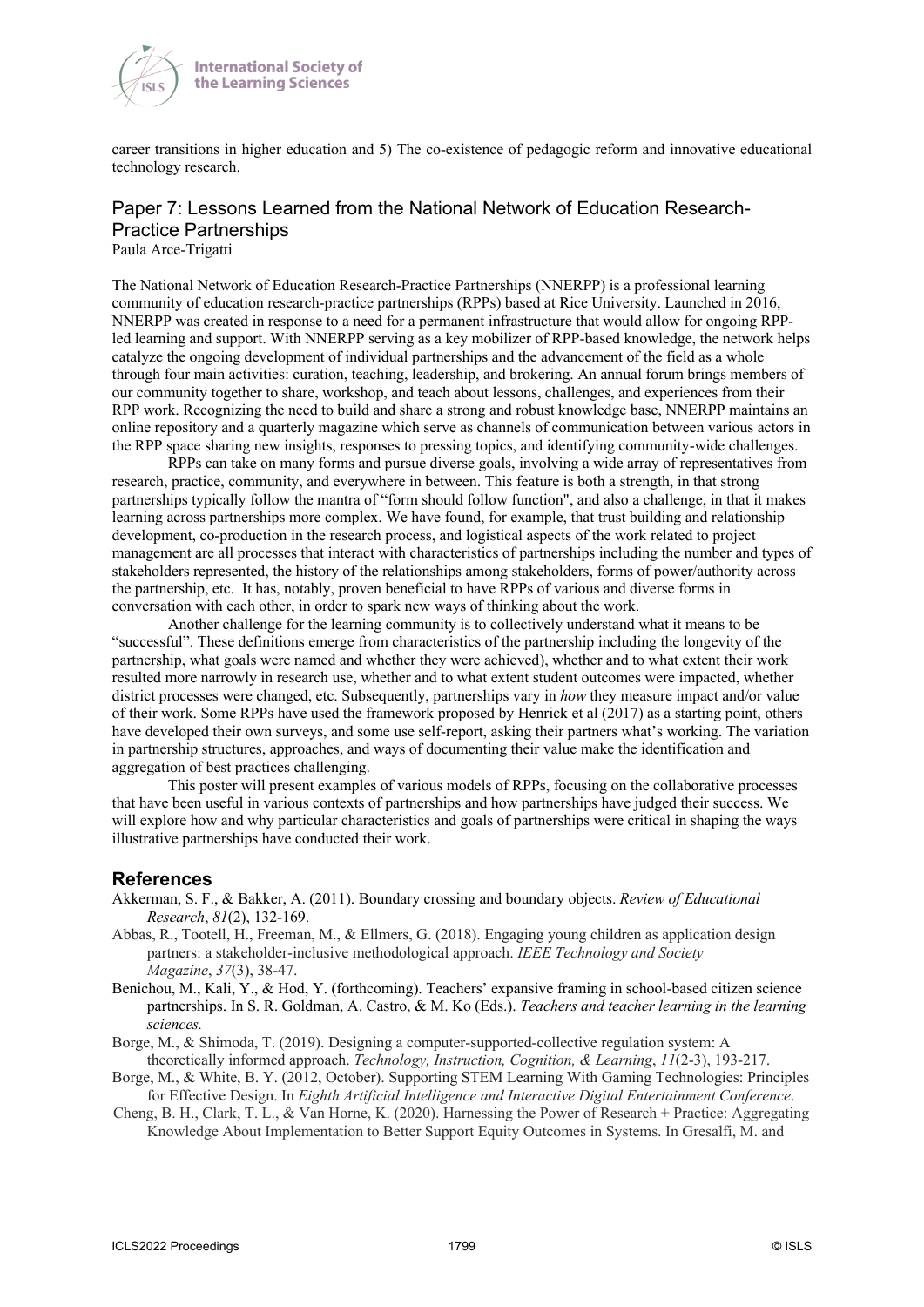

Horn, I. S. (Eds.), The Interdisciplinarity of the Learning Sciences, 14th International Conference of the Learning Sciences (ICLS) 2020, Volume 5 (pp. 2601-2604). Nashville, Tennessee: ISLS

- Doucet, F. (2019). *Centering the margins: (Re)defining useful research evidence through critical perspectives*. New York, NY: William T. Grant Foundation.
- Farrell, C. C., Penuel, W. R., Coburn, C. E., Daniel, J., & Steup, L. (2021). *Research-Practice Partnerships in Education: The State of the Field*. William T. Grant Foundation.
- Fishman, B. J., Penuel, W. R., Allen, A. R., Cheng, B., & Sabelli, N. (2013). Design-based implementation research: An emerging model for transforming the relationship of research and practice. *National Society for the Study of Education*, *112*(2), 136–156.
- Fishman, B., & Penuel, W. (2021). Design-Based Implementation Research. In F. Fischer, C. E. Hmelo-Silver, S. R. Goldman, & P. Reimann (Eds.), *International Handbook of the Learning Sciences* (pp. 393–400).
- Freire, P. (1996). Pedagogy of the oppressed (revised). *New York: Continuum*.
- Henrick, E., Munoz, M. A., & Cobb, P. (2016). A better research-practice partnership. *Phi Delta Kappan*, *98*(3), 23–27. https://doi.org/10.1177/0031721716677258
- Henrick, E. C., Cobb, P., Penuel, W. R., Jackson, K., & Clark, T. (2017). Assessing Research-Practice Partnerships: Five Dimensions of Effectiveness. William T. Grant Foundation.
- Hennessy, S., Howe, C., Mercer, N., & Vrikki, M. (2020). Coding classroom dialogue: Methodological considerations for researchers. *Learning, Culture and Social Interaction*, *25*, 100404.
- Hod, Y., Sagy, O, Kali, Y., & TCSS (2018). The opportunities of networks of research-practice partnerships and why CSCL should not give up on large-scale educational change. *International Journal of Computer Supported Collaborative Learning, 13*(4), 457-466.
- John-Steiner, V., Weber, R. J., & Minnis, M. (1998). The challenge of studying collaboration. *American Educational Research Journal*, *35*(4), 773–783. https://doi.org/10.3102/00028312035004773
- Kirkland, D. E. (2019). *No small matters: Reimagining the use of research evidence from a racial justice perspective*. New York, NY: William T. Grant Foundation.
- Kirschner, P., & Gerjets, P. (2006). Instructional design for effective and enjoyable computer-supported learning. *Computers in Human Behavior, 22*(1), 1-8.
- Kolodner, J. L., Christensen, B. T., Reeve, R., & Svihla, V. (2016). Reflections on design stories. In *Design as Scholarship* (pp. 130-149). Routledge.
- Lawrence, L., & Mercier, E. (2019). Co-Design of an Orchestration Tool : Supporting Engineering Teaching Assistants as they Facilitate Collaborative Learning . *Interaction Design and Architecture(s) Journal*, *42*, 111–130. http://www.mifav.uniroma2.it/inevent/events/idea2010/doc/42\_6.pdf
- Lawrence, L. (2020) The design process of a collaborative orchestration tool and its implications for instructor update. (Doctoral dissertation, University of Illinois at Urbana Champaign).
- Lewenstein B. V. (2016) Can we understand citizen science? (editorial). *Journal of Science Communication 15*(1), 1–5.
- McKenney, S. (2016). Researcher–practitioner collaboration in educational design research: Processes, roles, values and expectations. In M. Evans, M. Packer,  $\& K$ . Sawyer (Eds.), Reflections on the learning sciences (pp. 155–188). New York: Cambridge University Press.
- McKenney, S. & Brand-Gruwel, S. (2018). Roles and competencies of design researchers: One framework and seven guidelines. In J. M. Spector, B. B. Lockee, & M. D. Childress (Eds.), Learning, design, and technology. An international compendium of theory, research, practice, and policy (pp. 1–26). London: Springer.
- Nasir, N. S., Lee, C. D., Pea, R., & McKinney de Royston, M. (2021). Rethinking Learning: What the Interdisciplinary Science Tells Us. *Educational Researcher*, *November*, 0013189X2110472. https://doi.org/10.3102/0013189x211047251
- Panadero, E. (2017). A review of self-regulated learning: six models and four directions for research. *Frontiers in psychology, 8*, 422.
- Penuel, W. R. (2019). Infrastructuring as a practice of design-based research for supporting and studying equitable implementation and sustainability of innovations. *Journal of the Learning Sciences*, *28*(4-5), 659-677.
- Penuel, W. R., Fishman, B. J., Haugan Cheng, B., & Sabelli, N. (2011). Organizing Research and Development at the Intersection of Learning, Implementation, and Design. *Educational Researcher*, *40*(7), 331–337. https://doi.org/10.3102/0013189X11421826
- Sabelli, N., & Dede, C. (2013). Empowering design-based implementation research: The need for infrastructure. *Teachers College Record*, *115*(14), 464-480.